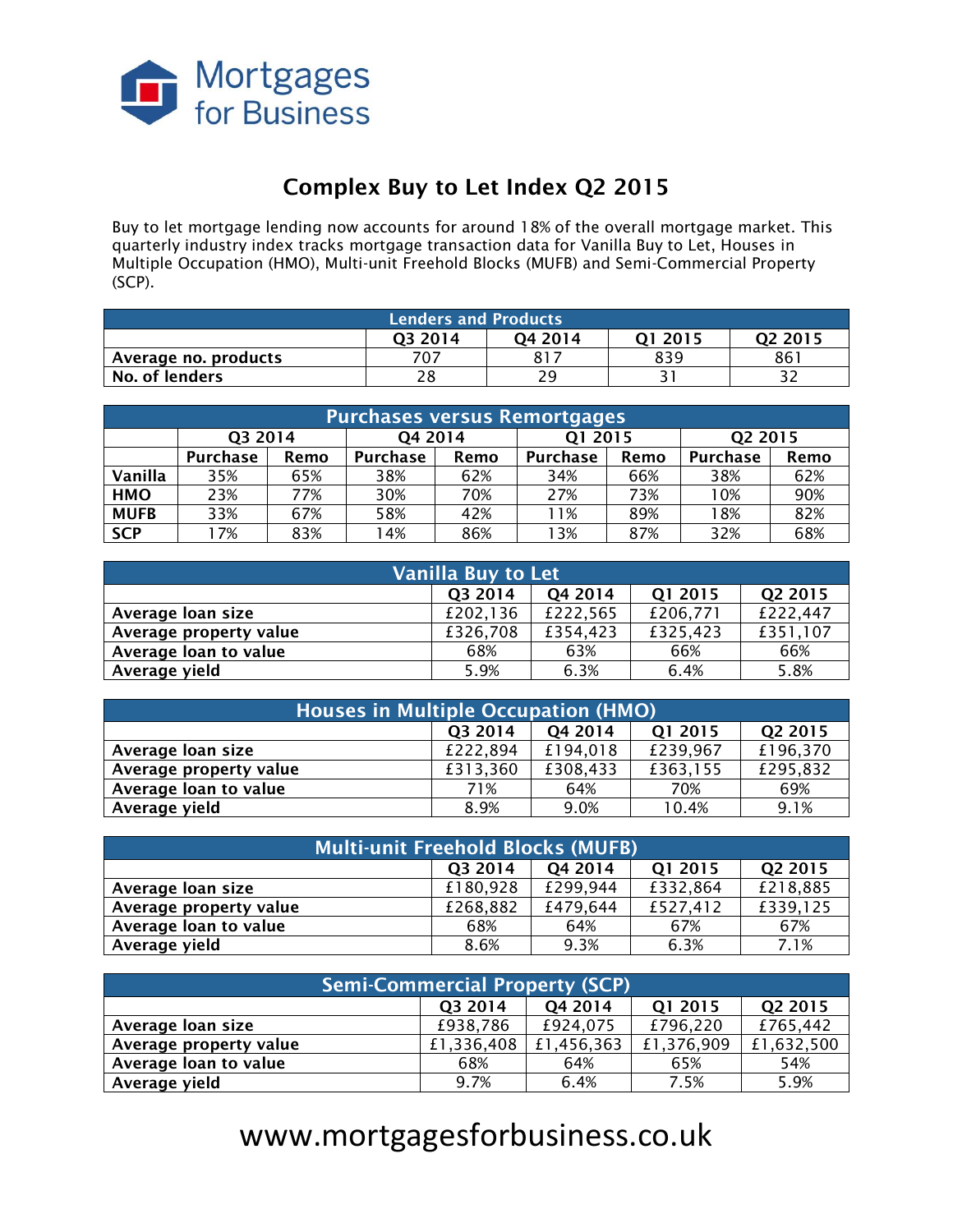

# **Remortgaging still the name of the game**

#### **Lenders and Products**

In Q1 2015 one new lender entered the market – Axis Bank which helped push up the average number of products to 861. There are now more than 200 buy to let mortgage products available than one year ago.

#### **Purchases versus Remortgages**

For the second quarter in a row, remortgaging outstripped purchases across all property types as investors continue to secure current low, fixed rate products and unlock capital to expand portfolios and refurbish existing property.

#### **Vanilla Buy to Let**

Property values and average loan sizes increased in Q2 2015 back up to similar, exceptional levels seen in Q4 2014. Despite this LTVs maintained more typical levels, although gross yields dipped slightly below 6%.

#### **HMOs**

Property values and average loan sizes dipped back to levels seen in Q4 2014. This was due to a larger number of transactions for slightly smaller HMOs than witness in the last quarter. Average LTVs dipped marginally and, as might be expected with smaller HMOs, average gross yields dropped (to 9.1%).

#### **Multi-Unit Freehold Blocks**

The quarter saw a large number of transactions for less expensive multi-units, many in areas outside of the Southeast. Whilst LTVs remained constant at 67%, average gross yields crept back up over the 7.0% mark demonstrating once again that more complex property types generally produce greater yields.

#### **Semi-Commercial Property**

In Q2 2015 yields dipped to an unusual low of 5.9% due to a majority of transactions for higher value property located in London and the Southeast. Average LTVs also dropped, although this was mainly due to investors choosing to keep their gearing in check on this type of property, leaving room for further refinancing if required.